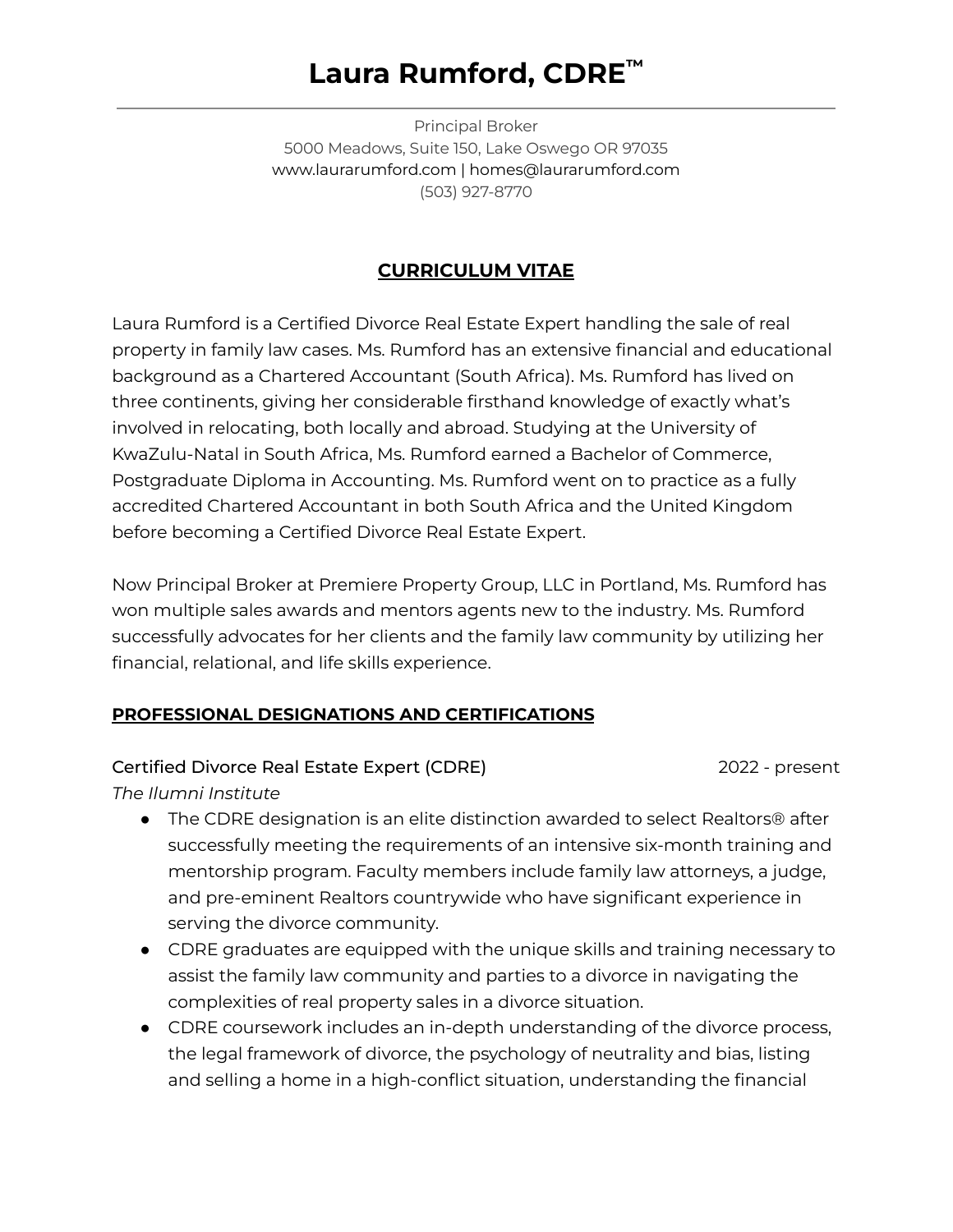implications of divorce, how to be an expert witness, and early avoidance of common pitfalls in a divorce home sale transaction.

- A CDRE is held to higher ethical standards than other licensed Realtors®.
- As a CDRE, Ms. Rumford serves as a resource to family law attorneys in all aspects of real property. This includes assisting with pricing, listing and selling homes; providing expert opinion on fair market value; offering guidance on title issues; and testifying as an expert witness in court.

### Graduate Realtor Institute (GRI) 2019

● The GRI designation is revered as one of the highest designations within the real estate industry. It reflects a dedication to a high standard of professionalism and the pursuit of education in an ever-changing real estate landscape.

### Seniors Real Estate Specialist (SRES®) 2019

● A SRES is specially trained to deal with the unique life-changing decisions and situations faced by maturing clients, specifically in relation to the finance and sale of real property.

### Pricing Strategy Advisor (PSA) 2018

● A PSA has expertise in pricing properties, creating a Comparative Market Analysis, working with appraisers, and guiding clients through anxieties and misperceptions about pricing a home.

## Certified International Property Specialist (CIPS) 2018

● This designation provides knowledge, skills, resources, and access to a global network of qualified international real estate professionals.

### At Home With Diversity (AHWD)® 2018

● This certification provides professional guidelines for dealing with people in an increasingly multicultural real estate market.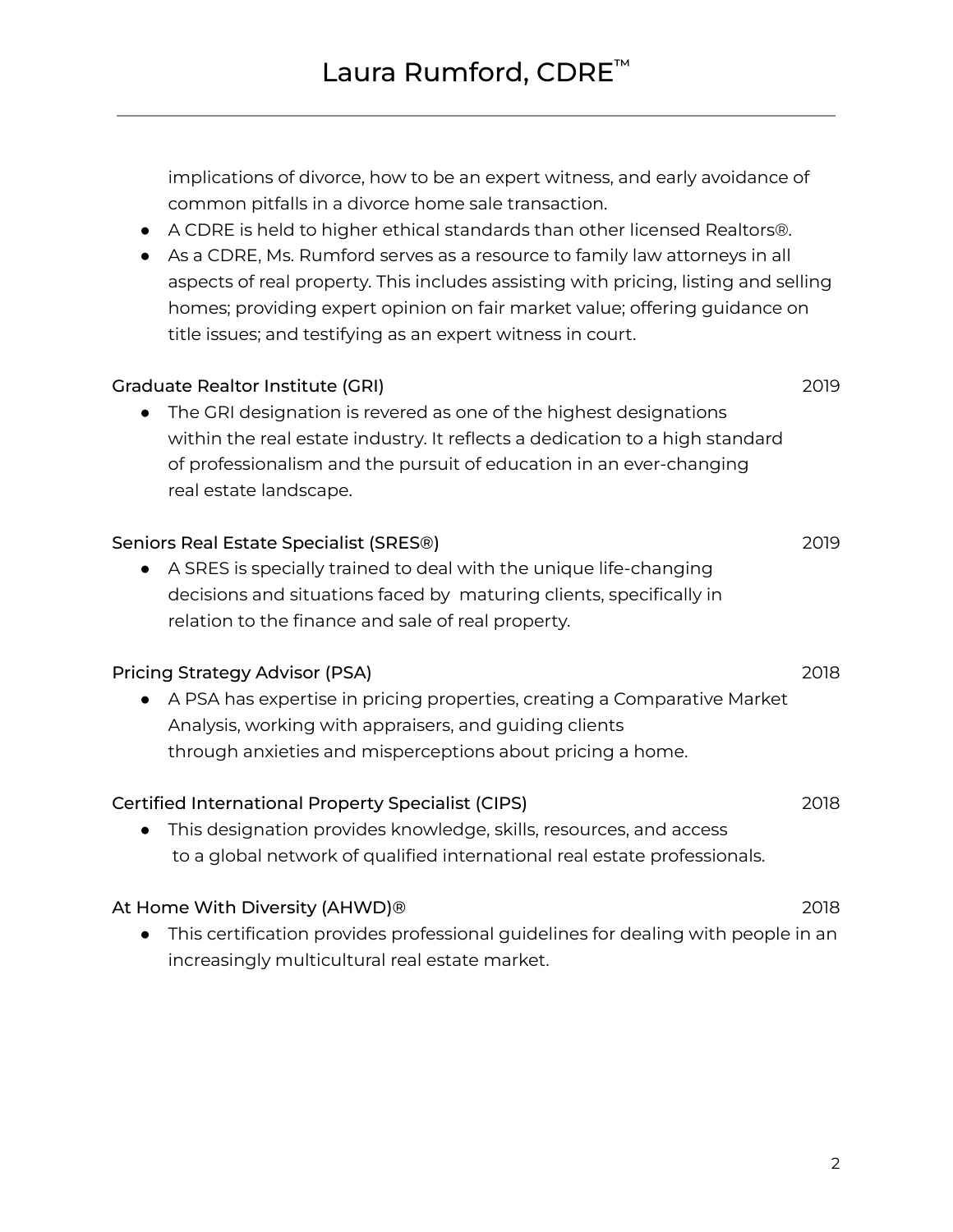## Laura Rumford, CDRE ™

## **EDUCATION**

| Bachelor of Commerce, Accounting, Dip. Acc<br>University of Natal, Pietermaritzburg, KZN, South Africa                                                                                                                                                                                                                                                                                                                                                                                                                 | 1989 - 1993    |
|------------------------------------------------------------------------------------------------------------------------------------------------------------------------------------------------------------------------------------------------------------------------------------------------------------------------------------------------------------------------------------------------------------------------------------------------------------------------------------------------------------------------|----------------|
| Realtor / Principal Broker (Licensed in Oregon)                                                                                                                                                                                                                                                                                                                                                                                                                                                                        | 2015 - 2019    |
| <b>Chartered Accountant (South Africa)</b><br>CA(SA) professional affiliation intentionally lapsed on<br>emigration to the USA in 2006                                                                                                                                                                                                                                                                                                                                                                                 | 1997 - 2006    |
| <b>PROFESSIONAL BACKGROUND</b>                                                                                                                                                                                                                                                                                                                                                                                                                                                                                         |                |
| Realtor / Principal Broker (Oregon)<br>Premiere Property Group, LLC, Portland Oregon<br>Transaction gross sales volume of over \$35 million since 2015, serving over 75<br>satisfied clients to date<br>Ms. Rumford teaches and advises new Realtors<br>$\bullet$<br>Well traveled in Oregon and the Pacific Northwest, Ms. Rumford is knowledge<br>$\bullet$<br>about the Portland area and its surrounding communities<br>Premiere Property Group, LLC "Circle Of Excellence" Sales Award recipient<br>2020 and 2021 | 2019 - Present |
| Realtor / Broker (Oregon)                                                                                                                                                                                                                                                                                                                                                                                                                                                                                              | 2015 - 2018    |
| RE/MAX equity group and Premiere Property Group, LLC, Portland Oregon                                                                                                                                                                                                                                                                                                                                                                                                                                                  |                |
| Home Educator and Homemaker<br>Served for three years (2010 - 2013) on the Executive Board of the South Coast<br>Christian Home Educators in Southern CA<br>This organization comprises approximately 150 families. Ms. Rumford was<br>responsible for membership administration, treasurer, website design and<br>administration, formalizing nonprofit status, and overseeing the application<br>through to approval for tax exemption in 2014                                                                       | 2002 - 2014    |
| Home Educator from 2009 to 2014                                                                                                                                                                                                                                                                                                                                                                                                                                                                                        |                |

## Overland Travel in Sub-Saharan Africa 2001 - 2002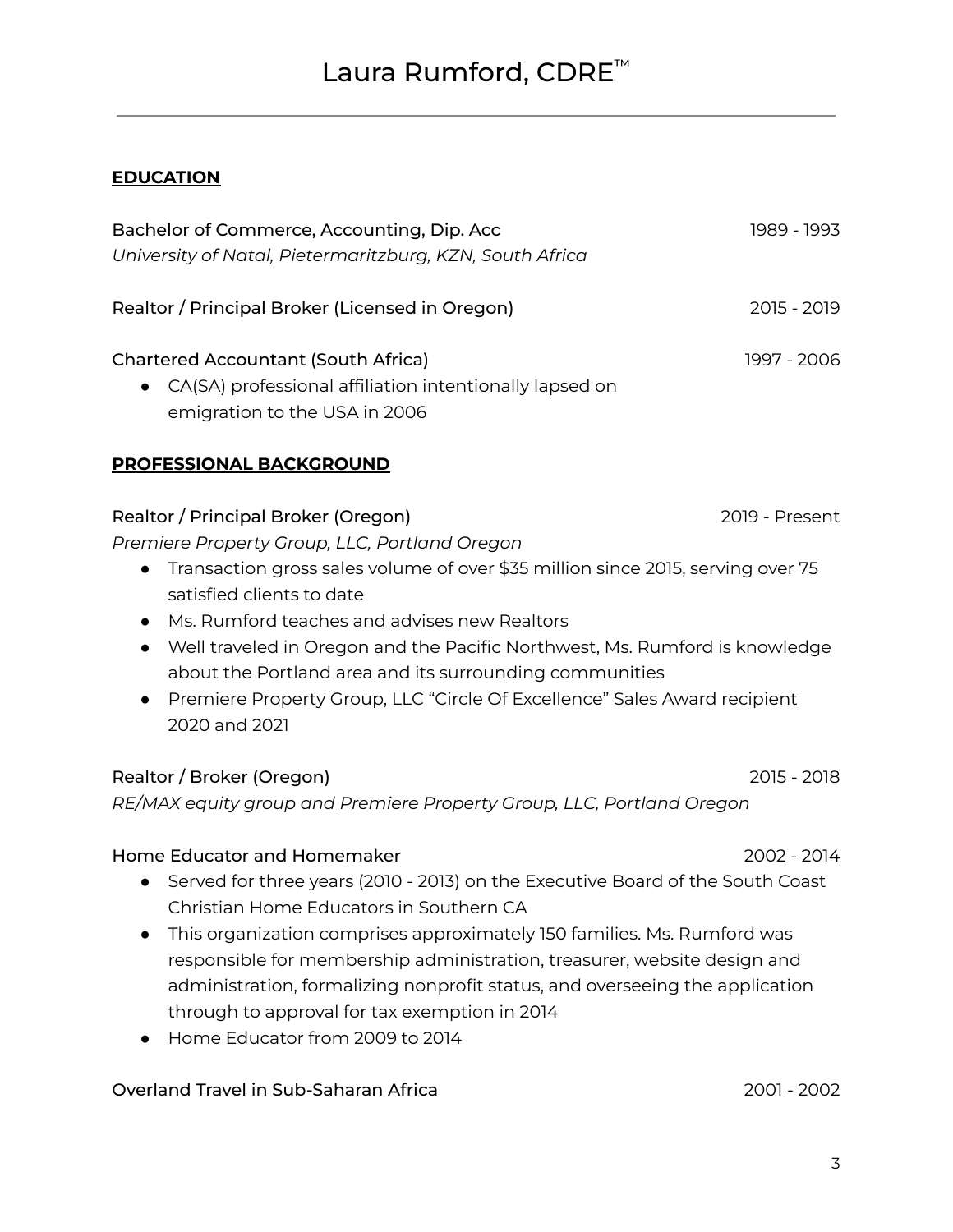## Manager: Systems Audit 2000 - 2001

*Toyota SA Manufacturing, Durban, KZN, South Africa*

- Directed the systems audit function for all plant operations; accomplished an extensive task list with limited department resources
- Ms. Rumford was an authorized corporate check signatory, a position of significant responsibility
- Heavily involved in the implementation of SAP as well as approving and monitoring SAP access controls for the Automotive Components division
- Compiled tax packets for the Manufacturing division and also reviewed those from the other divisions before submission to Head Office

## Chartered Accountant - In Public Practice 1998 - 2000

*Laura Rumford CA(SA)*

## Accountant 1997 - 1998

*LGT Asset Management PLC, London, UK*

- Executed all financial reporting requirements for GT Global Fund Management Ltd (Unit Trust Business with £574m funds under management) and GT Global Investment Funds Ltd (PEP Business with £221m funds under management)
- Eliminated the 'conversion' differences that had remained unresolved in the books since the outsourcing of the account administration two years before
- Produced a spreadsheet to independently verify the previously little understood computer-generated figures — this leant transparency and clarity to the numbers
- Uncovered mis-statements on the prior year's annual financial statements, quantified the error, and personally oversaw the restating of the annual financial statements as a result

## Articled Clerk 1994 - 1997

*KPMG, Pietermaritzburg, South Africa*

- Articled clerk functions
- Became the in-office specialist in Attorney's Trust Fund Audits; this required detailed study and understanding of the Law Society Rules as well as the legal software